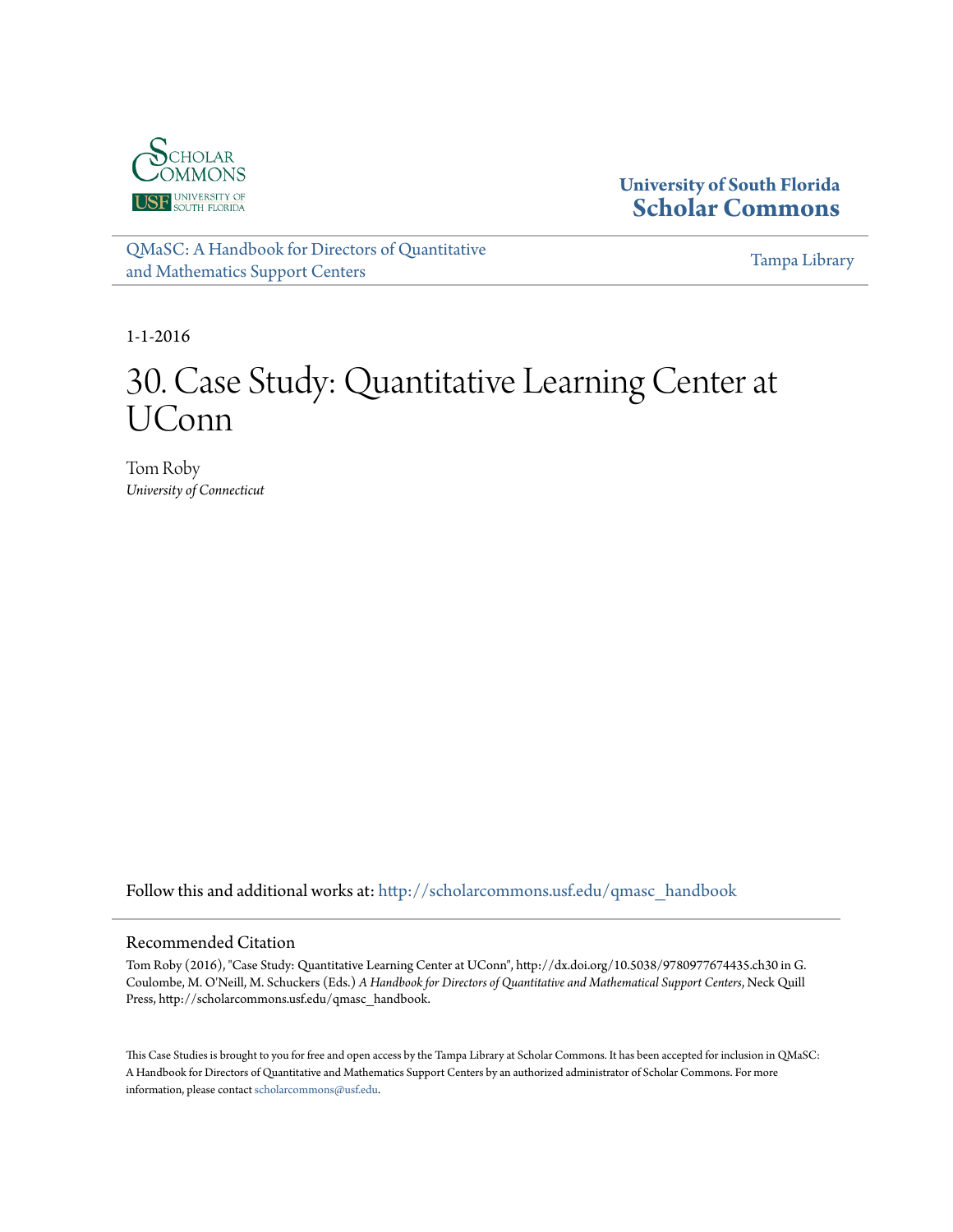# Case Study: Quantitative Learning Center at UConn

 $\odot$  Tom Roby, University of Connecticut

# 1 Introduction

The University of Connecticut's Quantitative Learning Center (Q Center) is a resource to elevate the proficiency of students taking quantitative intensive  $(Q)$  courses across the undergraduate curriculum. The Q Center provides direct assistance to students via peer tutoring in most lowerlevel Q courses in math, chemistry, physics and statistics. It also assists faculty in incorporating best practices in their teaching and serves as a clearinghouse for information about Q resources and discussion of Q issues within the university. Additional information that supplements this case study is available at the Q Center's website:  $http://qcenter.uconn.edu/$ .

UConn is the state's flagship public research university, enrolling a total of about 30,000 students in a wide variety of programs across several campuses. In 2013, the main campus in Storrs had about 18,000 undergraduates; the number of entering freshmen was 3755, after many years of being around 3200, with occasional surges. The nature of the institution (large and research-focused in contrast to smaller or teaching-focused) leads to some noteworthy differences in the challenges faced by those running the Q Center, to be described in Section 6.

The need for a Q Center at UConn came out of general education requirements (from 2004) that all undergraduates pass at least 2 writing-intensive (W) courses and 2 quantitatively-intensive

Suggested Citation: Tom Roby (2016), "Case Study: Quantitative Learning Center at UConn", [http:](http://dx.doi.org/10.5038/9780977674435.ch30) [//dx.doi.org/10.5038/9780977674435.ch30](http://dx.doi.org/10.5038/9780977674435.ch30) in G. Coulombe, M. O'Neill, M. Schuckers (Eds.) A Handbook for Directors of Quantitative and Mathematical Support Centers, Neck Quill Press, [http://scholarcommons.usf.edu/](http://scholarcommons.usf.edu/qmasc_handbook) [qmasc\\_handbook](http://scholarcommons.usf.edu/qmasc_handbook).

This material is based upon work supported, in part, by the National Science Foundation under Grant DUE-1255945. Any opinions, findings, and conclusions or recommendations expressed in this material are those of the author(s) and do not necessarily reflect the views of the National Science Foundation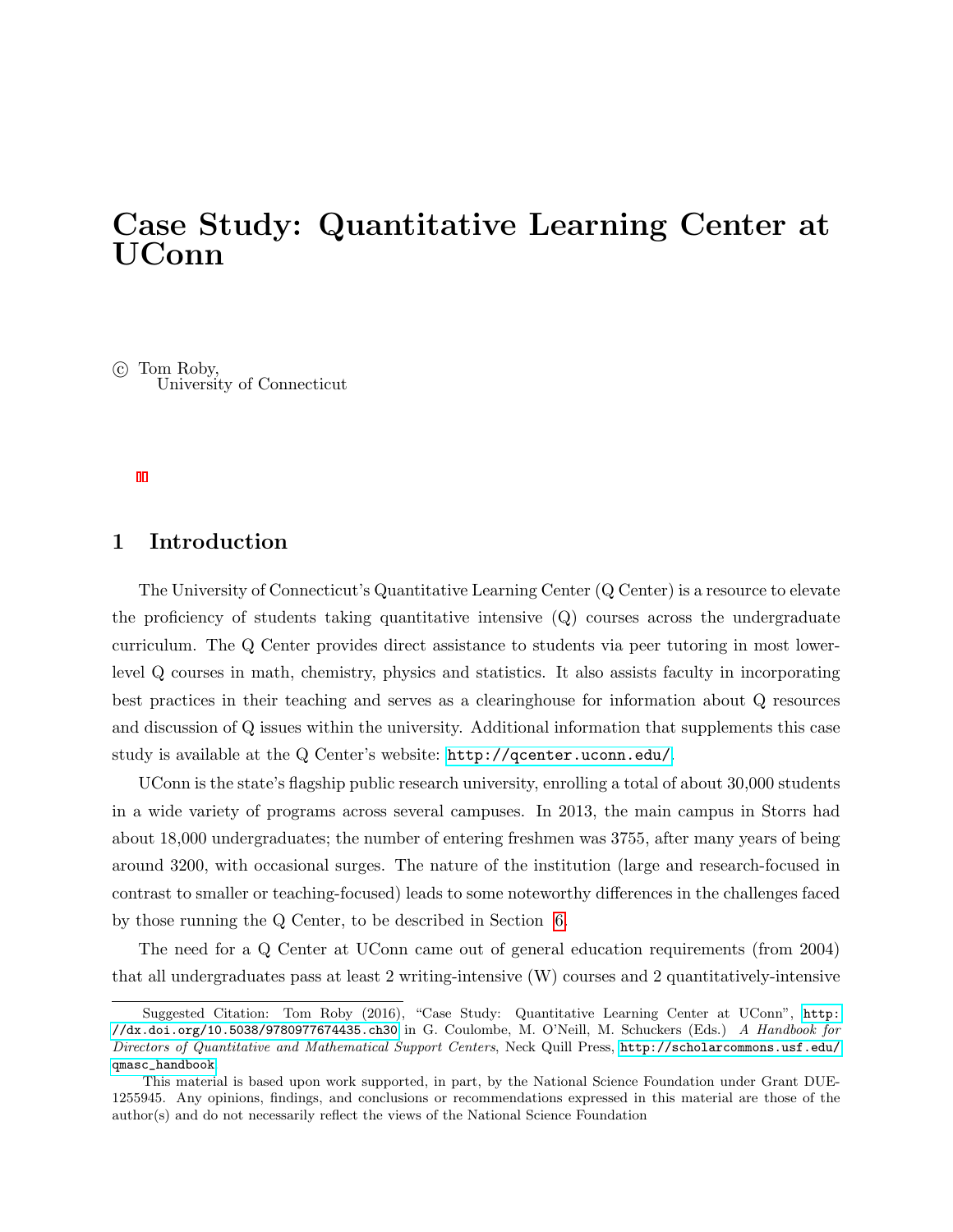(Q) courses. University committees determine which courses qualify for the W and Q flags based on standard criteria. W courses must require students to produce and rewrite at least 15 pages and the course size is capped at 19 to allow instructors to give students more personal attention.

Q courses have no such cap and are frequently taught in large lectures of up to 350, sometimes (but not always) with smaller breakout recitations. The main litmus test for such courses is that (high-school) algebra is an integral part of the course and used throughout. Technology is explicitly mentioned as an allowable tool but not one that should substitute for understanding since merely feeding data into a canned program and reading the results is considered insufficient. More details are available at <http://geoc.uconn.edu/quantitative-competency>.

The new Q requirement expressly calls for the existence of a university-wide Q Center, which had not previously existed. A writing center had already existed as a unit of the College of Liberal Arts and Sciences (CLAS) (as at many colleges around the country). Starting in 2004, the Writing Center was organizationally relocated to become a university-wide unit, and the Q Center was created.

# 2 Center Organization & Services

The Q Center is part of UConn's Institute for Teaching and Learning (ITL), which provides various types of support for students and faculty. In the past, the head of ITL reported directly to the vice-provost for undergraduate education and instruction, who reported to the provost. More recently, an organizational change, merging ITL with the college of continuing studies and some other student support services, resulted in the creation of a Center for Excellence in Teaching and Learning thereby adding one more layer of administration. For simplicity, this report describes the Q Center as it existed from its inception in 2004 through 2012, during most of which time the author served as its director.

After the initial build-up, the core Q Center staff consisted of a director and associate director (each half-time), a part-time assistant director who mostly developed and maintained the IT infrastructure, and a program assistant who varied between half and 80% time. The director and associate director were also half-time tenure-track faculty members in the department of mathematics.

#### Q Center History

In its first year, 2004–05, the Q Center was run by interim-director Chuck Vinsonhaler, former math department head, who started a small peer-tutoring program. The author was hired as the first director in Fall 2005 and served until stepping down after the Fall 2012 semester. In Fall 2005, Christy Hilliard started as the first halftime program assistant. From the beginning, building a new unit, essentially from scratch, within a large research university posed many challenges. Finding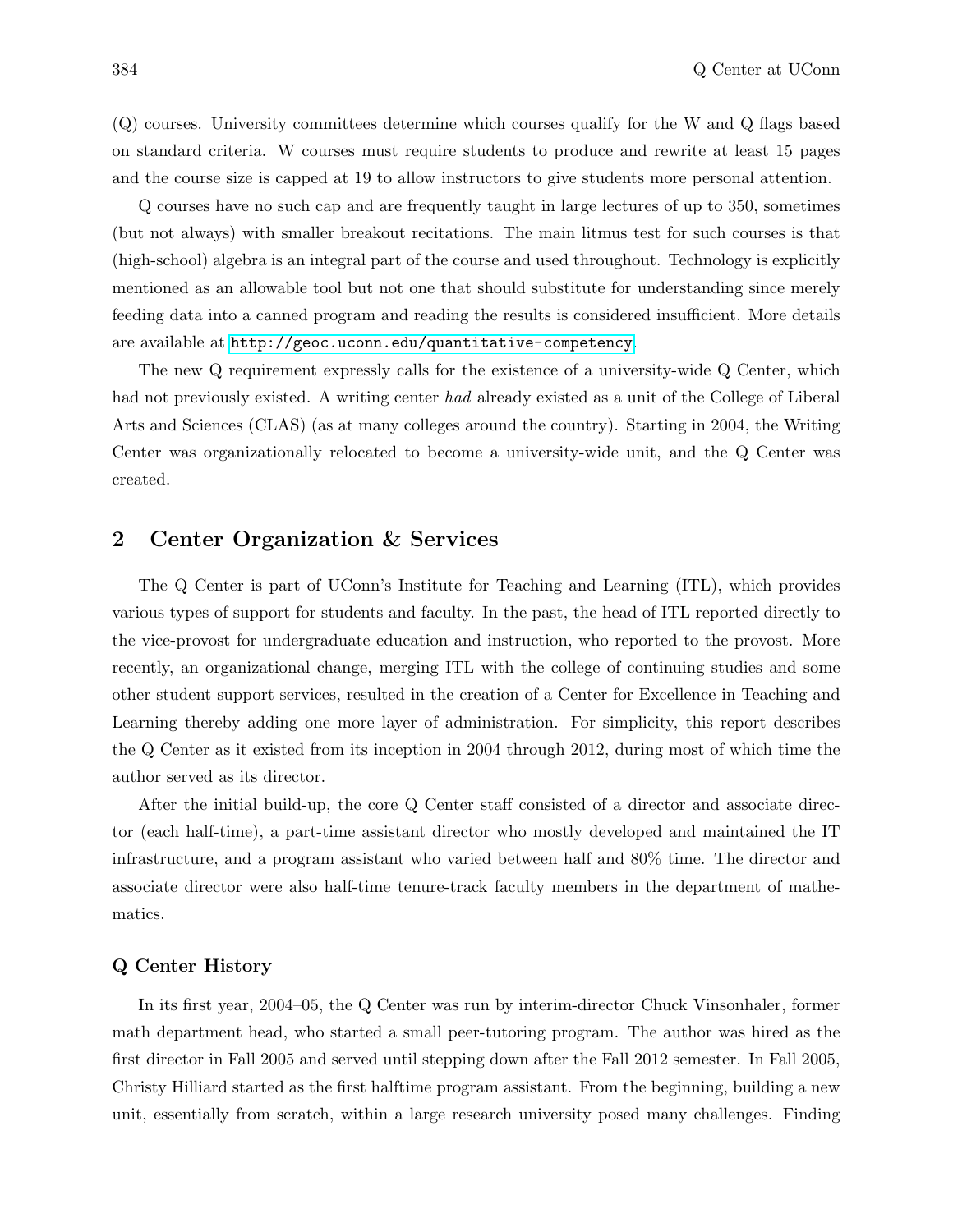suitable spaces for activities, advocating for appropriate funding levels, and developing a strongly positive reputation each took a great deal of time and effort.

Early efforts focused on providing services to students, and the Center's peer-tutoring program turned out to be extremely popular, as shown in Figure 1. The number of visits to peer tutoring greatly increased each fall for the first five Fall semesters, forcing directors to scramble for more resources and to hire more tutors at the last minute. Eventually volume leveled off, but actual demand for services seems never to have declined. The decrease in volume in Fall 2011 is directly attributable to budget cuts that necessitated a decrease in the number of open hours and in the number of tutors on staff.

| Term      | $#$ visits | $#$ open hours | $# \text{ tutors}$ | $#$ half GAs | $#$ Entering Freshmen |
|-----------|------------|----------------|--------------------|--------------|-----------------------|
| Fall 05   | 600        | 20             | 10                 | 6            | 3260                  |
| Spring 06 | 1200       | 28             | 14                 | 13           |                       |
| Fall 06   | 3906       | 40             | $30 - 40$          | 12           | 3240                  |
| Spring 07 | 3866       | 50             | 45                 | 11           |                       |
| Fall 07   | 7000       | 58             | $40 - 55$          | 13           | 3179                  |
| Spring 08 | 6550       | 58             | $55 - 60$          | 17           |                       |
| Fall 08   | 9279       | 58             | $60 - 80$          | 13           | 3606                  |
| Spring 09 | 7895       | 58             | 80                 | 13           |                       |
| Fall 09   | 11,334     | 58             | $80 - 90$          | 12           | 3221                  |
| Spring 10 | 8012       | 58             | $80 - 90$          | 12           |                       |
| Fall 10   | 10,457     | 58             | 70-75              | 12           | 3339                  |
| Spring 11 | 7949       | 53             | $70 - 75$          | 12           |                       |
| Fall 11   | 8638       | 44             | 65                 | 12           | 3327                  |
| Spring 12 | 8494       | 44             | 65                 | 12           |                       |
| Fall 12   | 8772       | 44             | $55 - 60$          | 10           | 3114                  |

Figure 1: Q Center Visits & Staffing Over Time

The term "GAs" refers to Graduate Assistants working as supervisors in the Q Center. GAs are generally hired from various Q departments, sometimes as half of their appointment (10 hours/week), sometimes as their full appointment (20 hours/week). The term "TA" refers to Teaching Assistants working within their own departments, not for the Q Center.

#### Peer Tutoring

The main service provided by the Q Center is *free, on-demand, drop-in* peer tutoring for many Q courses, particularly those taken by the majority of students to satisfy Q requirements. The center is typically staffed Monday–Thursday from 11a.m.–11.p.m. and Sunday 1–11p.m.. Occasionally, in lean budget years, the number of hours on Sundays and mornings might be reduced. At any given time there are typically 7–14 undergraduate tutors on duty, supervised by two graduate students (GAs) in Q departments. A glance at the schedule in Figure 2 helps to orient the reader to the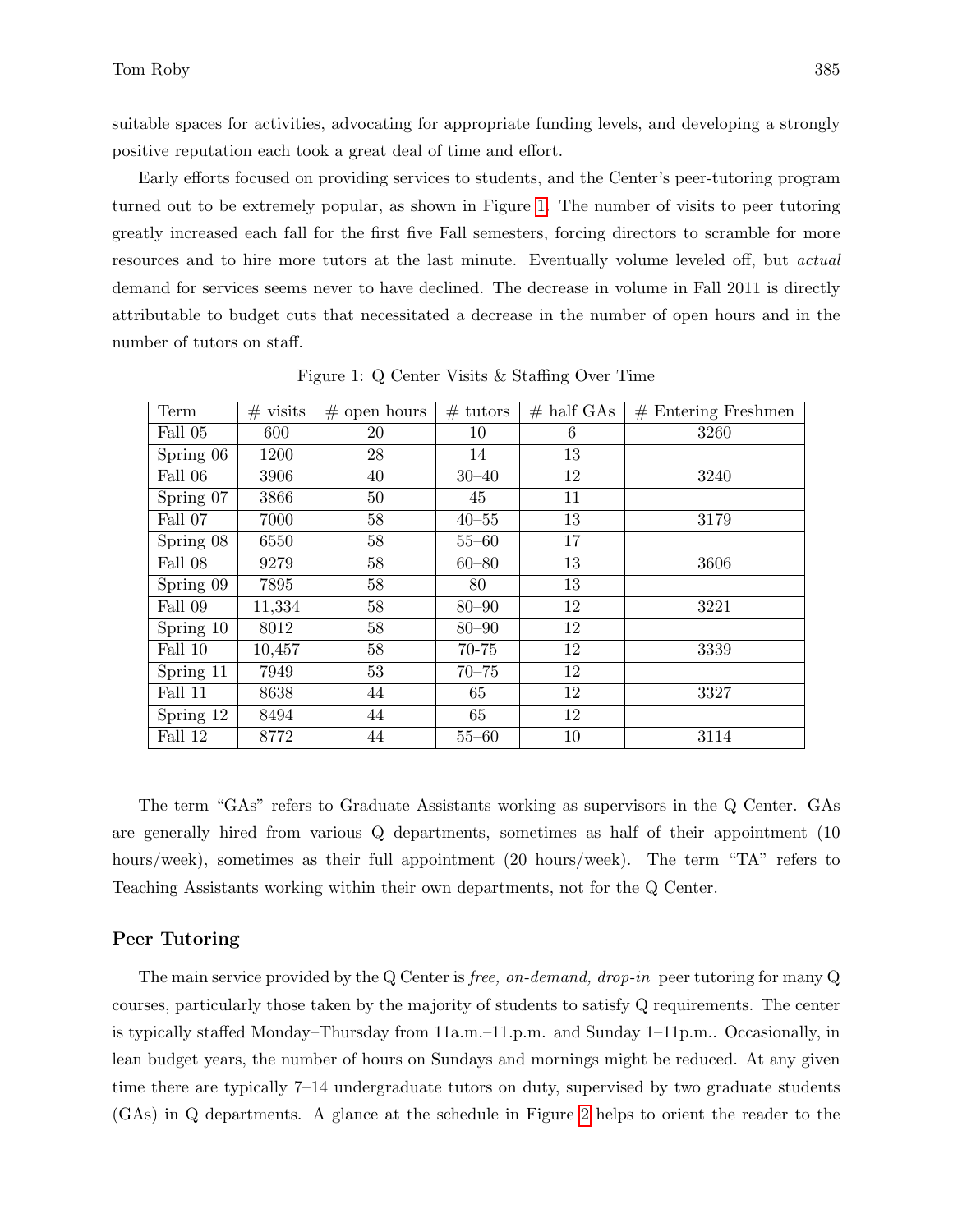#### Figure 2: Q Center Tutoring Schedule, Fall 2010

#### **O Center Tutoring Schedule - Fall 2010 - Standard**

Subject Codes: M = Mathematics, P = Physics, C = Chemistry, S = Statistics, I = Computer Science, E = Economics Show All, or show only Q Center Supervisor, Q Center Tutor, Receptionist, or go to the archives.



scope of the operation. GAs, "Q Center Supervisors", are listed by their full names at the top, tutors by first name and last initial, followed by the receptionist on duty. Color versions of this schedule for various semesters are available on the website (in the "archives" section) and display snapshots of the overall operation as it changes over time.

Although frequently requested, the center never offers one-on-one tutoring. Instead, tutors roam from student to student, provide bursts of assistance, and allow tutees to ponder the problem in between. Tutors are trained to avoid holding a pencil, as much as possible, and to provide encouragement with a minimum of hints, enabling students to reach a solution with as much independence as possible. It is made clear to tutors and students that this method will generally facilitate the greatest learning for the students, who do not have tutors to help them during exams.

The exemplary practices of UConn's Writing Center provide a useful comparison and contrast.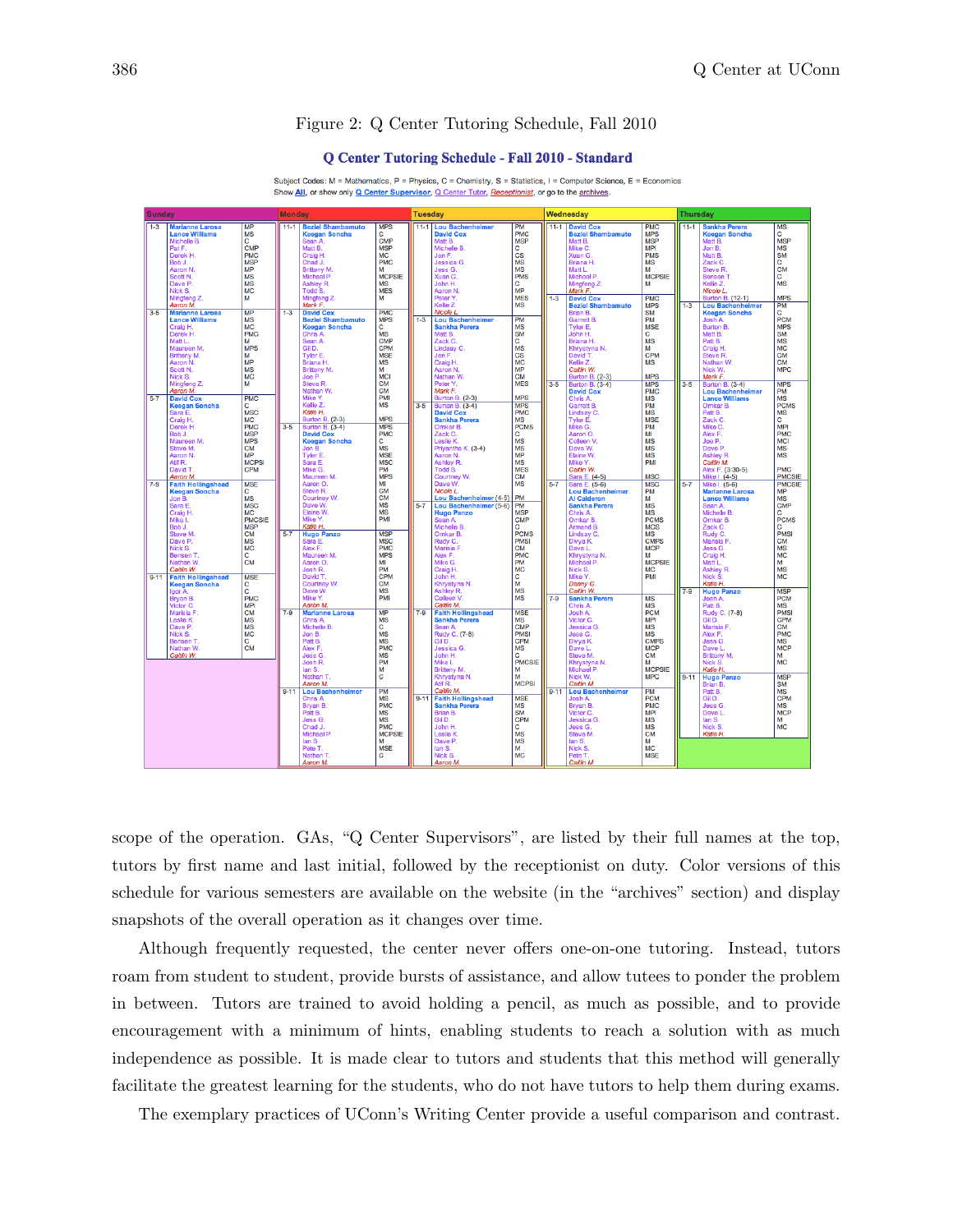Students seeking help with their writing, typically a term paper, schedule a one-on-one appointment and bring a draft for discussion with the tutor. A student might do this once or twice a semester, and the atmosphere tends to be rather relaxed, like meeting a friend in a coffee shop.

By contrast, Q tutoring has an atmosphere more like an emergency room, with often-nervous students arriving for last-minute help on homework or on imminent exams. The supervisors and receptionists triage students to appropriate tutors in an attempt to balance the load. Most tutors can tutor for multiple subjects, so fewer tutors are needed to staff the Center at any one time while meeting the variety of demand distributions that arise during the semester. A fuller comparison of the different tones of the Q and Writing Centers is presented in [1].

Many visitors return, with the average tutee making about five visits to the Center. Some students sit in or near the Center, work on assignments, and request help as needed. Sometimes tutors encourage students to form study groups, and when a large number of students arrive for the same course, the individual tutoring sessions often transform into an impromptu small recitation.

#### Physical Locations & Learning Commons

As the Center grew, peer-tutoring happened in a variety of shared spaces, including the director's office, a small classroom, and after hours in a dining hall. Locating dedicated space in a large university with many competing demands was extremely difficult, so the Center made do with what was available. But then opportunity knocked.

Like its peers, the UConn library observed a rapidly diminishing demand for its onsite services. As print reference materials and journals moved online, the library faced a surplus of space but a shortage of patrons. In an effort to attract more students, the librarians created a Learning Commons on a floor formerly occupied by printed journals and reference materials. Ideally students would find the new space inviting for study alongside academic resources.

The recently-renamed Homer Commons now houses a large number of workstations and small "studios" for group work, as well as centers to help students with Q and W subjects, foreign languages, and computer issues. The Q Center began moving into the Commons in Fall 2006 and, by Fall 2009, all of its tutoring operations were consolidated in that one location. Because there were no physical walls in the assigned area, the Center could grow somewhat as tutoring volume increased. This was mutually beneficial because the visitors for Q tutoring, the "anchor" for the learning commons, give a large boost to the library's headcount. A map and more details on Homer Commons is available at: <http://homercommons.uconn.edu/>.

The Center's furniture supports its model of tutoring. Although some of the tables are of normal height, most are at a comfortable height for people to stand around. The task chairs that surround the tables have adjustable heights within a range from low to high. This makes it easier for the tutors to move around between the students whom they are assisting without the extra burden of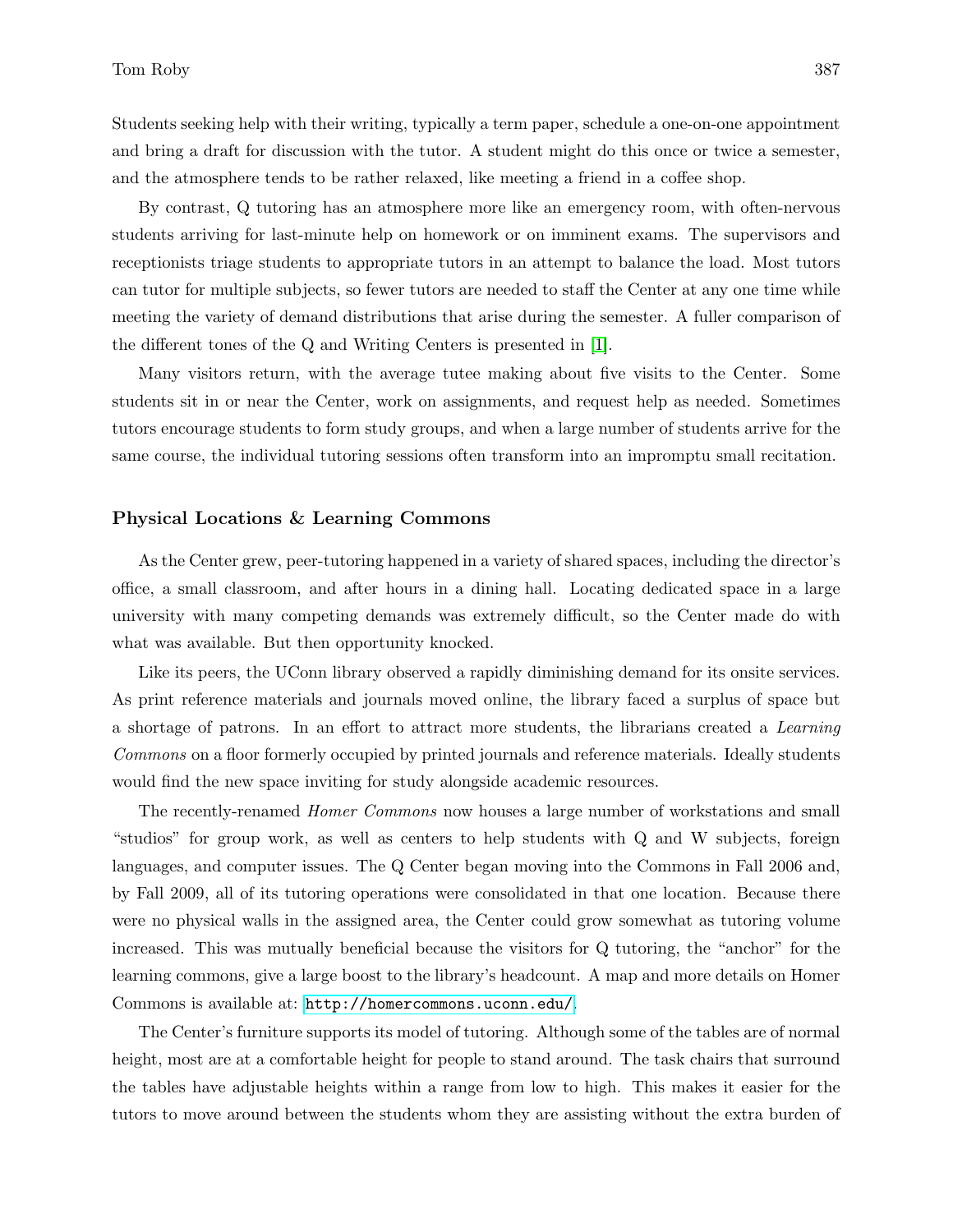sitting down and standing up or the strain of bending over students sitting at lower desks. All of the tables are small and move easily in contrast to most of the older, massive tables common in the library.

In the early years, the layout of tables defined the Center's space, and some people preferred a more flowing floor plan between different areas in the Commons. A significant number of students started arriving for tutoring help without signing in; this was problematic both for the accuracy of assessment and for providing correct numbers to the upper administration for justifying budget requests. Consequently, the Center's borders are defined by retractable tape barriers of the sort used to regulate queues. When the tutoring center is closed, the tape is retracted so that students may use the space freely for other purposes.

#### Workshops for Students

Different models for workshops aimed at students in Q courses were tried over the years, but attendance was generally poor. Students appear very fond of the individualized, on-demand attention they get from peer tutors and far less interested in sessions scheduled at particular times, which may strike them as similar to regular classes. However, the Center runs many successful workshops, given by a GA or instructor with a strong reputation, right before an exam.

#### IT infrastructure

As the Center grew so did the need to create IT solutions to help manage and assess center operations. GA Marc Corluy, hired in Fall 2006 to do extensive work on the public website, dramatically improved the reliability and flexibility of its infrastructure. Stylistic considerations are now relegated to one file in which one simple change modifies all of the pages on the site. Information that needs to appear in multiple places is stored in a MySQL database; as information changes, it only needs to be updated in one place, eliminating the common problem of conflicting information on different pages within one website.

Over several years, Marc and his successor, John Baber, created a number of tools that improved the quality of the public website including:

- various displays of tutor availability and expertise;
- the "tutoring by topic" function, which allows students to see the availability of tutoring on specific topics, e.g., "optics" is a topic within physics that few tutors know well; students looking for help on optics can filter the tutoring schedule by this topic; and
- lists of all Q courses, organized in various ways (e.g., by department), and notations as to whether tutoring is available "always", "never", or "sometimes" (when knowledgeable tutors are on duty and the center is not too busy).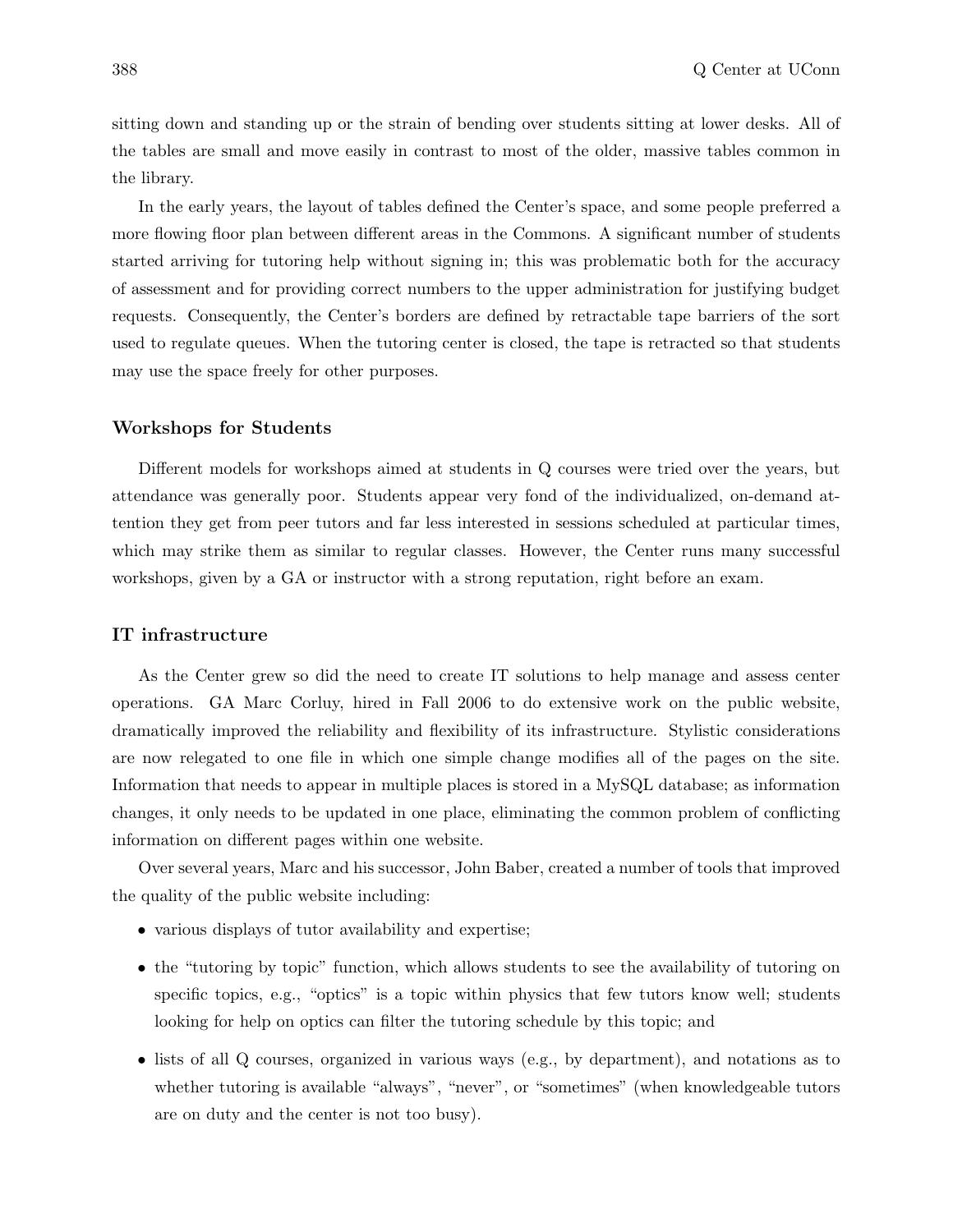The public site also includes an FAQ page, links to online resources, and a list of private tutors for hire.

However, the lion's share of improvements, created to streamline the Center's administrative and data gathering procedures, are housed on a private, secure section of the website only available to Q Center administrators. The online features that make it possible to run such a large tutoring operation with only a part-time program assistant include the following.

• A timecard system for tutors, who log in at the start of and log out at the end of their shifts. The online system replaced an error prone and labor-intensive paper system. All calculations are done through web-programming, reducing the human operations until the unavoidable manual transfer of data into arcane university systems.

Corollaries of the above system include specific tools to track tutor absences, to track number of hours worked by a specific tutor within the academic year (primarily to manage work-study limitations), and to compare the average number of tutor-hours per week across different semesters.

- Tools for tutors to input their availability and for Center administrators to easily create a balanced schedule, covering all core subject areas with sufficient tutors to meet expected demand. Previously, creating this schedule by hand used to take a week, now it only takes a couple of days.
- Tools to track and analyze tutor evaluations and the number of visits, described in Section 5.

# 3 Staffing, Hiring, and Training

In a center of this size, the bulk of Q Center tutoring is done by undergraduates, while the administrators spend a good deal of time hiring, training, and evaluating workers.

#### Hiring & Recruitment

Students interested in becoming peer tutors complete an online application asking them to submit an (unofficial) transcript, some basic personal information, details of any previous tutoring experience, a list of courses they feel comfortable tutoring, and the name and email of a faculty reference. Tutors are required to have a minimum GPA of 3.4 overall and 3.5 in Q subjects. The application is available at <http://qcenter.uconn.edu/apply-to-be-a-q-center-tutor/>.

Directors call in for an interview those students with strong transcripts in areas of current need to assess their interpersonal skills and their ability to explain something technical. The interview is typically conducted by the associate director or an experienced GA. All of these filters are useful in maintaining a high level of quality among the tutors.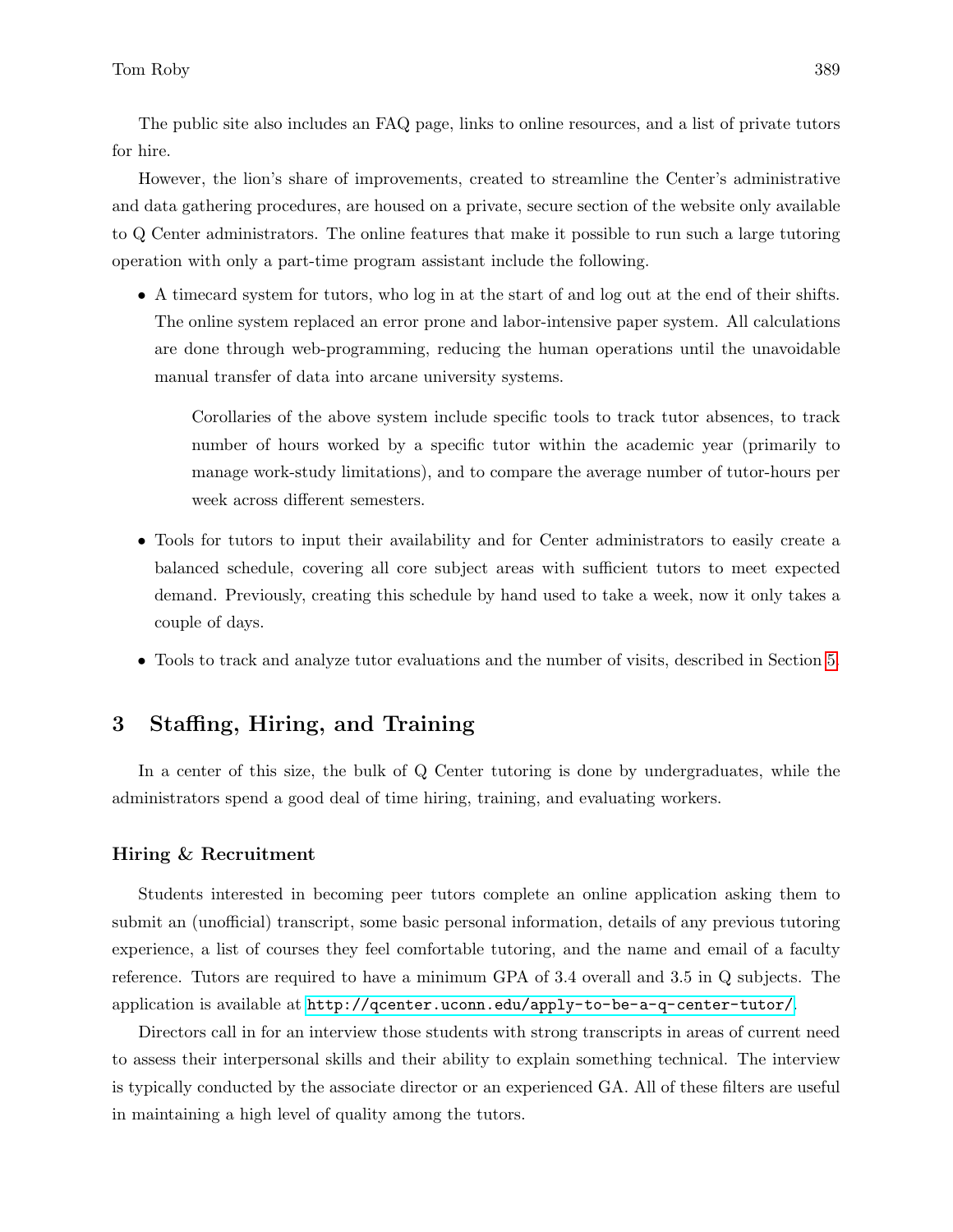In the first few years, the directors asked faculty in Q disciplines to recommend that their best students consider applying to work as a Q Center tutor. Once the Q Center developed a reputation as a good place to work, word-of-mouth became the most effective recruitment tool. Retention levels are high, though some tutors are lost to other desirable positions such as ones involving research.

Good GAs are retained as many semesters as possible, but typically there are openings to fill each spring semester for the following academic year. Positions are filled through an open search but also in consultation with liaisons in each of the four most important Q departments, Mathematics, Chemistry, Physics, and Statistics, who help identify good candidates. All GA applicants provide a resume and transcript and are interviewed by the directors.

#### Tutor training programs

To provide a more intensive training program than just occasional workshops, the associate directors created and regularly teach a 1-unit interdisciplinary course "Methods of Q Tutoring." All tutors who complete this course receive a salary raise of \$1/hour. Participants read and discuss literature about effective tutoring and engage in a variety of activities such as role-playing. In more recent years the tutors have made training videos on models of good and poor tutoring practices and explanations of particularly tricky Q topics that frequently arise.

In addition, a number of training sessions, open to all current tutors, are offered including workshops on specific content areas which need the most review such as infinite series, combinatorics and discrete probability, and Gaussian elimination. The instructors aim to give the tutors some perspective on the material, not just to explain it at the level they will tutor. For example, the workshop on probability covers multiple ways of solving problems, some based more on elementary counting, others on leveraging probabilistic insights.

## 4 Community Interactions

Although peer tutoring provides the most common form of interaction between the Q Center and the UConn community, there are other interactions as well.

#### Work with Faculty

While the Q Center's mission includes working with instructors in Q disciplines, the demands of coordinating the peer-tutoring program leaves the directors little time to work systematically in this direction. Also, there has been little overt demand from Q instructors for this service. Such interactions have so far been mostly one-on-one meetings with a few faculty regarding specific requests, along with occasional one-off lectures on topics such as how to use clickers. Occasionally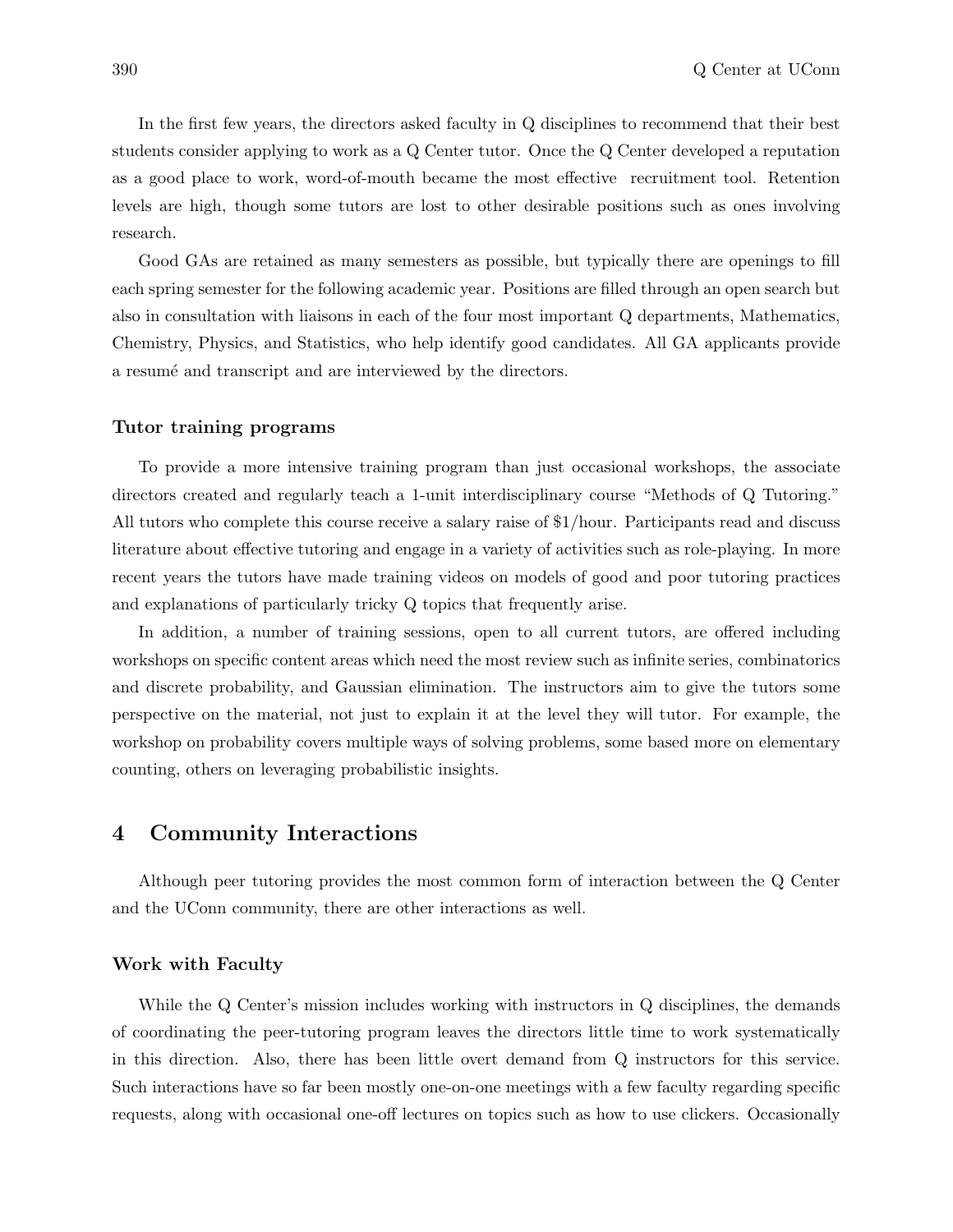opportunities arise for giving feedback to departments about particular courses such as when the Center experienced unexpected surges in student demand or tutoring staff reported some coursespecific issue.

#### Relationship with other tutoring resources

Although the remarkable increase in volume of visits showed that there was a very large latent demand for tutoring in Q subjects when the Q Center was founded, there were already some tutoring resources on campus. Q departments tended to have small tutoring centers, staffed by some of their TAs, which handled a much smaller volume of traffic, less than 10% of the Q Center's steady-state. Possible reasons why the Q Center is so much more successful at attracting students and repeat customers include the following.

- The Q Center is spacious and conveniently located in the heart of campus, whereas departmental tutoring is often housed in small rooms which quickly become overcrowded.
- The Q Center's extensive number of open hours (including late into the evening) and drop-in availability have wide appeal unlike departmental tutoring which is largely limited to daytime hours.
- Departmental tutors are recruited from the same pool of TAs as those teaching recitations and are brought into their departments based on their research potential rather than teaching excellence. Students may already be unsatisfied with explanations provided by their TAs and appreciate the perspective of a fellow student, one whose struggles with particular topics are fresher and likely more substantial.
- The budget for departmental tutoring is usually a much lower priority than other needs of the departments such as research.

The key difference between departmental and Q Center tutoring is one of mission: at a public research institution, with high aspirations, research and grants are weighted most strongly in the evaluation of departments and faculty. This affects everything from budgetary priorities to hiring and graduate admissions. Consequently, teaching is not particularly important or rewarded beyond a certain minimum standard.

By contrast, funding for the Q Center comes from a separate budgetary stream, one designated to support student learning in undergraduate education. For the Q Center, the important metrics are the numbers of students served and the quality of those services, for which the IT infrastructure provides excellent data. As such, the Center has generally been able to get funding to meet the latent demand and to prioritize the quality of learning. This mission was essential to the Center's rapid growth.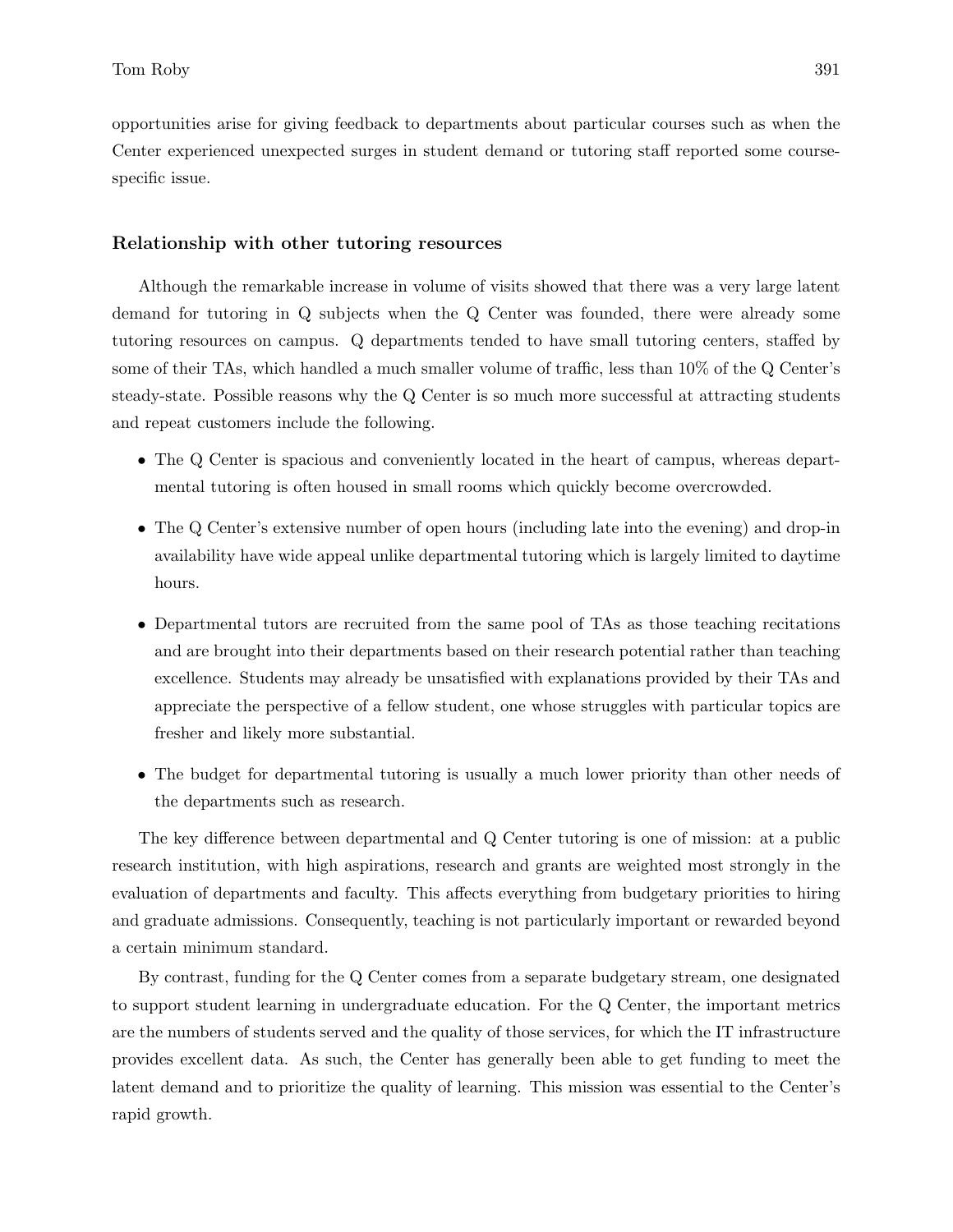#### Networking, Reputation, and Esprit de Corps

The intangible aspects of leadership should also be mentioned. In the early years, the director worked to develop strong ties with Q departments and with the wide variety of other units that provide support for teaching and learning throughout the University. The time and energy put into building those relationships often paid off when an informal conversation could lead to a significant synergy later on.

For example, upon the director's arrival, there was a small pre-existing tutoring program funded through Residence Life and administered through the Institute for Student Success. Through various conversations, it became clear that the Q Center was better equipped to hire and train quality tutors; so the Institute and Residential Life funded the Center to provide tutoring in one of the dining halls. This helped extend the Center's reach in the early years while building its reputation. This program continued until Residential Life was forced to cut funding for tutoring because of a large systemic budget shortfall.

The development of the Center's reputation over time was made clear by a conversation with an advisor from UConn's Academic Center for Exploratory Students, which handles advising for students who have yet to pick a major. In the first couple of years, when talking to students who came in with low Q placement, she would say, "I'm not sure, but you might want to try going to the Q Center for tutoring." A couple of years later she would say unequivocally, "Go to the Q Center!"

The Q Center endeavors to create a community of teachers and learners at every level. Listening to tutors and ensuring their efforts are acknowledged and appreciated is important to getting their best efforts. The importance of treating everyone with respect is a lesson regularly communicated to tutors and GAs. Occasional breaches of respect, sometimes detailed by student complaints, are highlighted in various tutor training meetings to good effect. The esprit de corps among Q tutors is clear from their interactions with the directors and each other. They are quick to point out issues that they see and suggest solutions for any problems that come up.

## 5 Assessment

#### Data Gathering & Analysis

In order to assess the Center's work, the directors gather significant amounts of data regarding students served and the quality of tutoring. Initially, visitors signed in on sheets of paper, but the data entry and analysis was time-consuming and only available for time periods significantly in the past. As introduced in Subsection 2, the IT infrastructure includes an online sign-in system which allows the tracking of individual students who visit the Center.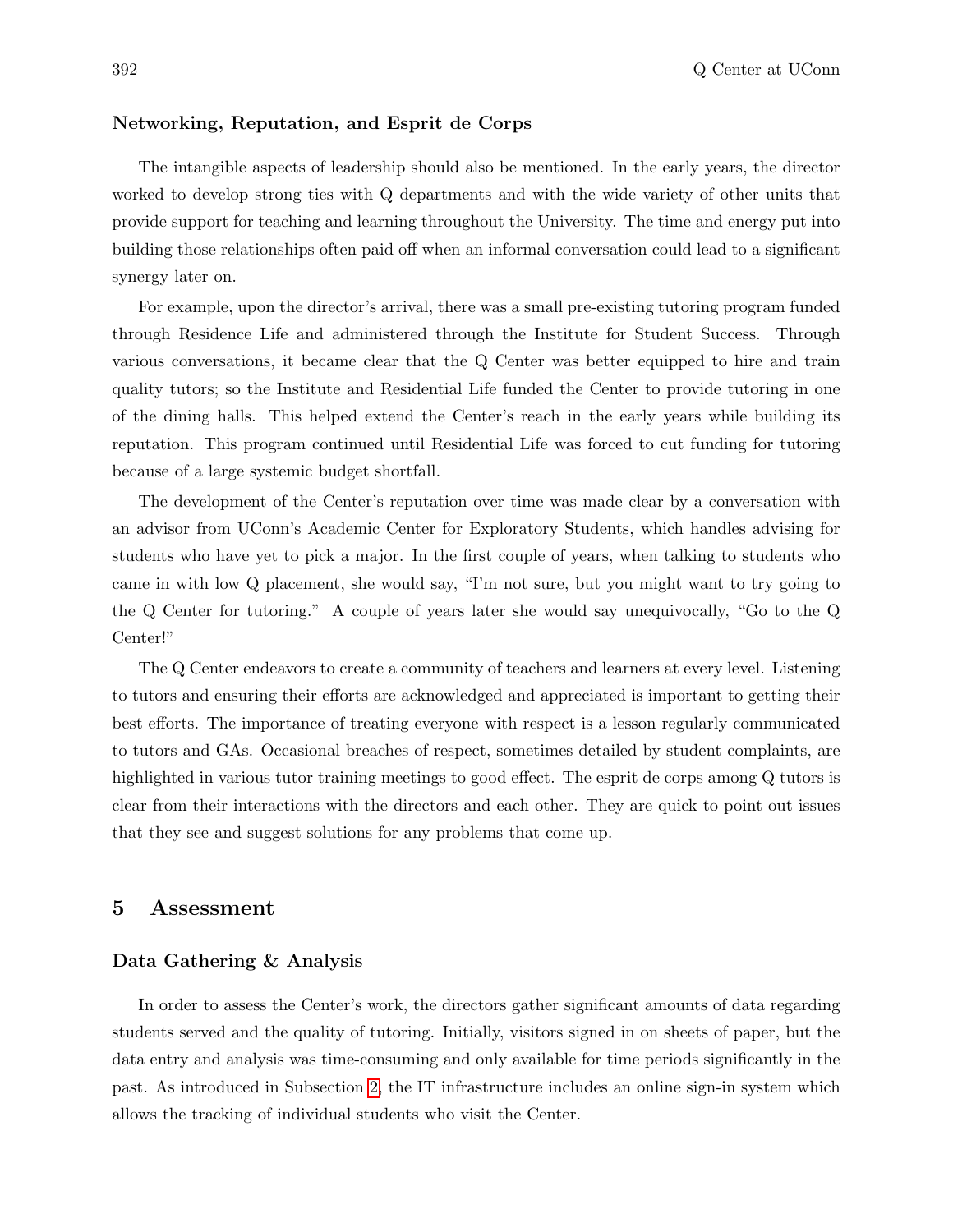Tutees provide their demographic information only on the first visit each semester; on later visits they are asked different sets of questions regarding the quality of their previous visit to Q tutoring or their experience in their current Q course. Various tools allow the directors to run real-time reports on the data, disaggregating visits by course, department, gender, ethnicity, time period within the semester, etc. Side-by-side comparisons of the week-by-week visitor numbers for two different semesters (broken down by discipline) are particularly helpful.

These reports are of great use in evaluating the quality of peer tutoring. In the past, the average rating of tutees previous experiences dropped during periods when the Center's budget and hiring had not yet caught up to demand. Such data provided evidence to build a strong case for additional resources.

In addition to quantitative data, qualitative data, in the form of student comments solicited through the online system, proves quite informative. The qualitative data may be categorized broadly into positive comments (sometimes praising a particular tutor), negative comments, and the number of requests for more tutors, as in the table below.

| Term      | $#$ visits | $# \text{ tutors}$ | $\#$ half GAs | $\#Pos$ | #Neg | $#$ More tutors |
|-----------|------------|--------------------|---------------|---------|------|-----------------|
| Fall 08   | 9279       | $60 - 80$          | 13            | 14      | 12   | 40              |
| Spring 09 | 7895       | 80                 | 13            | 23      | 4    | 25              |
| Fall 09   | 11,334     | $80 - 90$          | 12            | 24      | 12   | 123             |
| Spring 10 | 8012       | $80 - 90$          | 12            | 13      |      | 93              |

#### Evaluation & Management

Besides quantitative measures, the directors receive weekly feedback from the GA supervisors about how things are going in the Center. GAs meet regularly as a group with the directors and program assistant to discuss recent issues and possible solutions. Problems with individual tutors sometimes require a director's intervention. Issues with courses or homework sometimes call for a delicate discussion with a professor teaching a course. Data culled for specific courses using the online tools provides objective feedback for discussions with TAs or faculty from that discipline. A large increase in the volume of visitors for a particular course often points to a change in textbook, of professor, or a move to online homework.

Since the database can be queried in real time, directors can see the current state of tutoring such as the list of visitors (by their NetID's) and tutors who are signed in. When the Center unexpectedly receives higher tutee volume than it can handle, a director can send a general announcement to tutors asking for additional help from those willing to take on an extra shift.

Additional online tools include one that allows GAs to evaluate each of the tutors on their shifts and one that allows tutors to evaluate the GAs who supervise them. These evaluations take place at the end of each semester and are only seen by the directors who use them to make personnel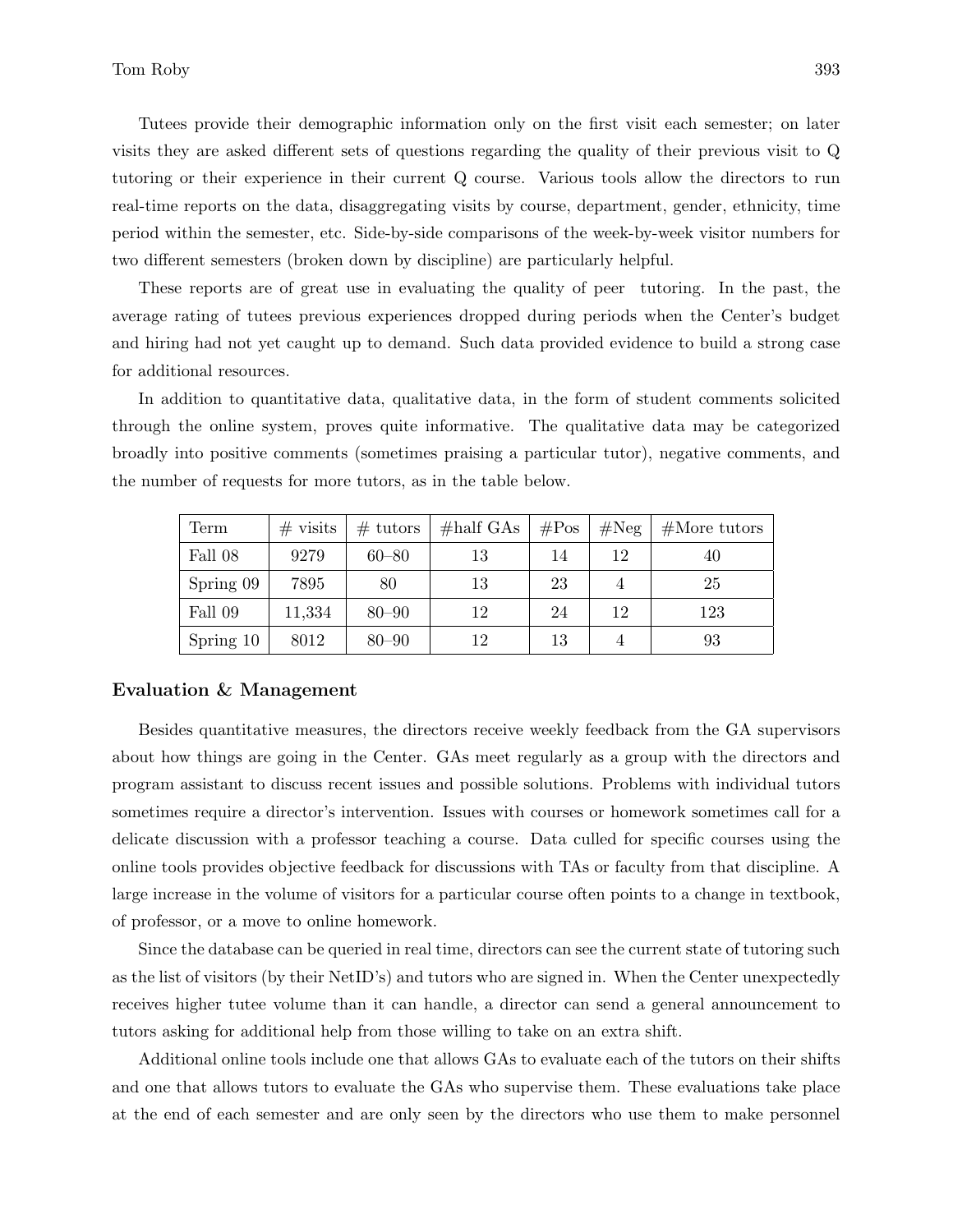decisions. In the aggregate, these can also indicate whether any training or intervention might be called for. Later on, the evaluations form the basis of letters of recommendation written by the directors when tutors apply to graduate schools or for jobs.

In addition to seeking qualitative comments, the evaluation requests that respondents provide numerical rankings on a five-point scale for each of the following categories: professionalism, attendance, knowledge, behavior, and attitude. Tutors and GAs receive email reminders (the first few are automatically generated) until they fill them out. The rankings for each tutor (or GA) are summarized in a table, along with all the specific comments made about that person.

Between the online database, analytic tools, and the constant communication between GAs and administrators, the directors are able to keep a good handle on day-to-day Q Center operations. Unfortunately, the directors did not solicit an outside evaluation during the 5th or 6th year of the Center's operation. In addition to aiding the directors' long-term strategic thinking, the external validation would likely have been helpful in convincing newly appointed upper administrators of the quality of the Center's work. While, the writing center did organize an outside evaluation to good effect, at that time, it was somewhat harder to organize an outside evaluation for the Q Center because there was little to no intercollegiate infrastructure and communication between Q directors in different locations. (Something this Handbook is taking the lead in addressing.)

# 6 Additional Topics

#### Research in Q education

The directors had hoped to eventually leverage the Center as a possible lab for research in Q learning, taking advantage of the confluence of GAs from different disciplines, the large number of students taking courses that are fairly standard across the country, and the robust systems for gathering and analyzing data. It seemed likely that the directors could obtain extramural funding to support such research after meeting the hurdles of the Institutional Review Board, etc. Unfortunately, just as it became possible to take on the project, there was a change in the upper administration and the Center was expressly forbidden to do such research (under the rationale that Undergraduate Education and Instruction should not be supporting research). A couple of years later, that decision was reversed after another change in the upper administration. But at the time of the initial mandate, directors were left to redirect all of their research efforts solely into disciplinary work within mathematics.

#### Split positions

The Q directors' positions are split 50-50 between an administrative role in the Center and a tenure-track faculty role in the department. This split has a number of advantages. Faculty can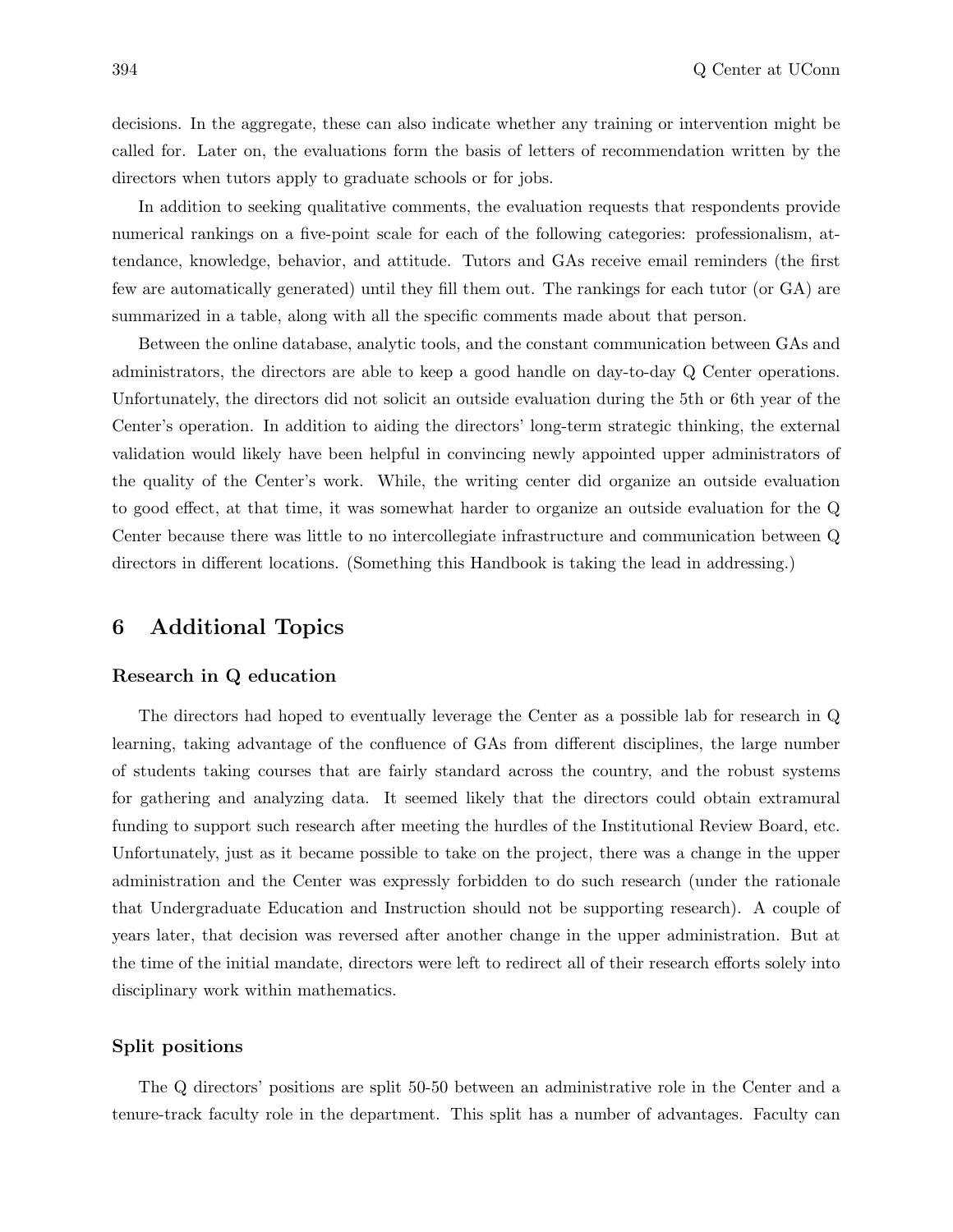talk as peers with faculty from other departments, and they can exert some influence to improve the teaching structures within their departments based on their experience with the Center.

On the other hand, the split positions have led to serious evaluation issues for the faculty in these roles. In theory, the directors should be evaluated half on their administrative skills and the success of the Center and half on the usual mix of research, grants, teaching, and service (which at UConn is weighted much more heavily towards the first two). But, in practice, Q Center directors are held to the same standards for PTRM (Promotion, Tenure, Retention, & Merit) as faculty who serve full-time in the department. The associated course release (1 course per semester) directors receive is typically far less time and effort than the amount needed to keep the Center running smoothly.

# 7 Bibliography

[1] T. Deans and T. Roby, "Learning in the commons," Inside Higher Ed, November 2009.

# 8 Acknowledgments

The author is extremely grateful to all of the people who work so hard within the Q Center. In particular Alvaro Lozano-Robledo, who arrived as associate director in 2008 and continues now as director, has made a lasting impact on the center and the lives of many students. He was ably preceded by Kristen Sellke (2007–08) and Sarah Frey (2006–07), who started and maintained many initiatives during their too-brief tenures.

The author would have been lost at the beginning without the first permanent program assistant, Christy Hilliard. Her detailed knowledge of UConn's administration and ability to create new infrastructure as well as her dedication and reliability were outstanding. As she memorably put it: "We arrived to a kitchen with a small microwave and some paper plates, which we then had to transform into a functioning restaurant kitchen." She and her successor Diane Briody both have an excellent way of connecting with tutors and GAs that makes all the difference.

Of course the tutors and GAs, too numerous to mention (but still enshrined in the website's archives), are the ones in the trenches. Most of them do fantastic work, worthy of much higher pay than they receive. But there are other rewards.

Among the many administrators who made things happen, former vice-provost for Undergraduate Education & Instruction Veronica Makowsky deserves considerable kudos. Although her speciality in English was far from Q, she understood the importance of the work and how to support it. Her vision, caring, and advocacy on behalf of undergraduates leaves a continuing legacy. My immediate supervisor in ITL, Keith Barker, was also an excellent source of information, advice, and humor even in the face of the high bureaucratic viscosity typical of large public institutions.